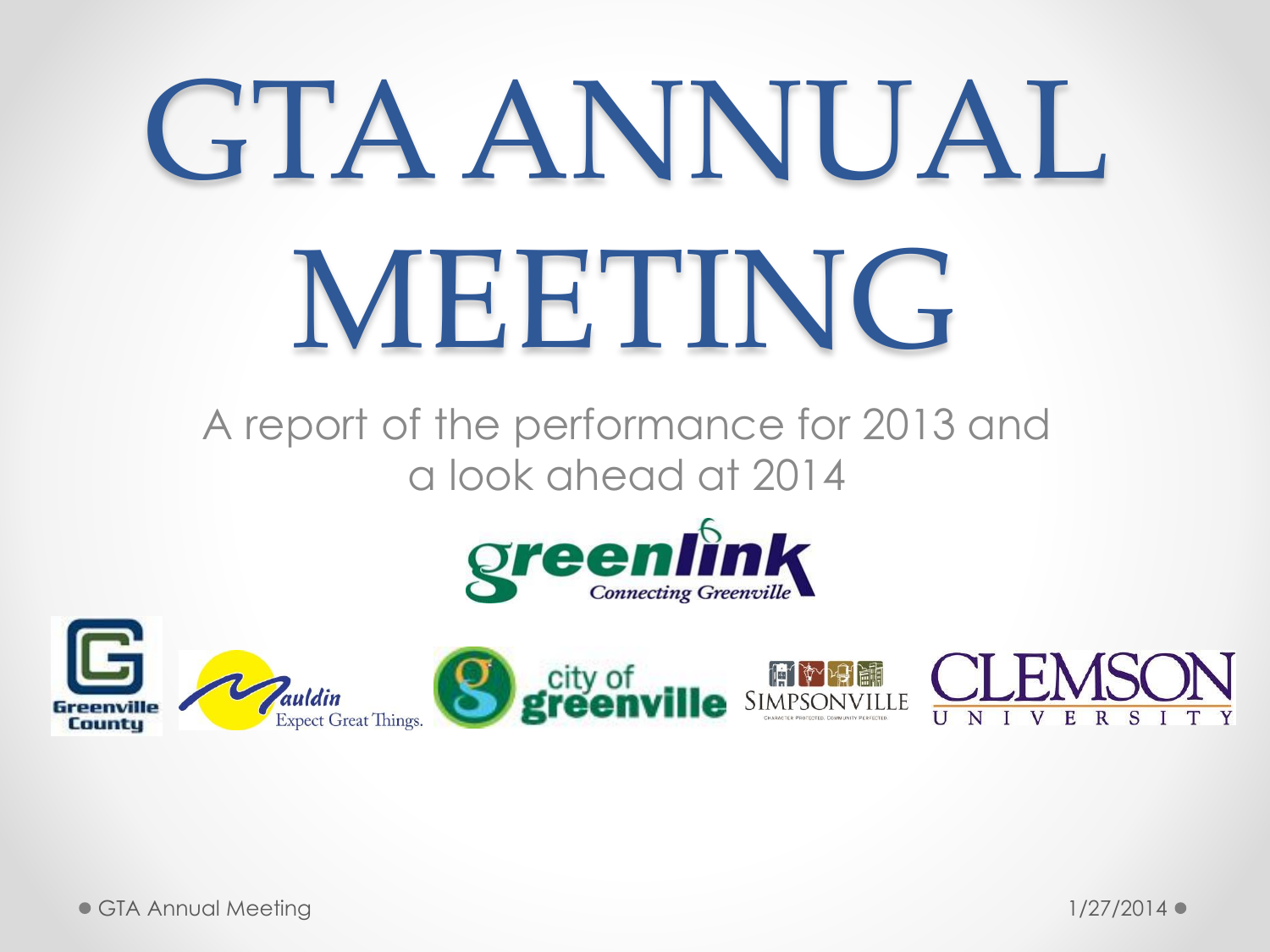#### 2013 New to GTA

- Dr. Julian Reed, Furman University (city app.)
- Mr. James Smeaton (state legislative app.)
- Senior Accountant for Greenlink
- Full-time Marketing Specialist
- Assistant Manager of Operations
- Upstate Transit Coalition
- Sub-recipient of FTA funds Clemson Area Transit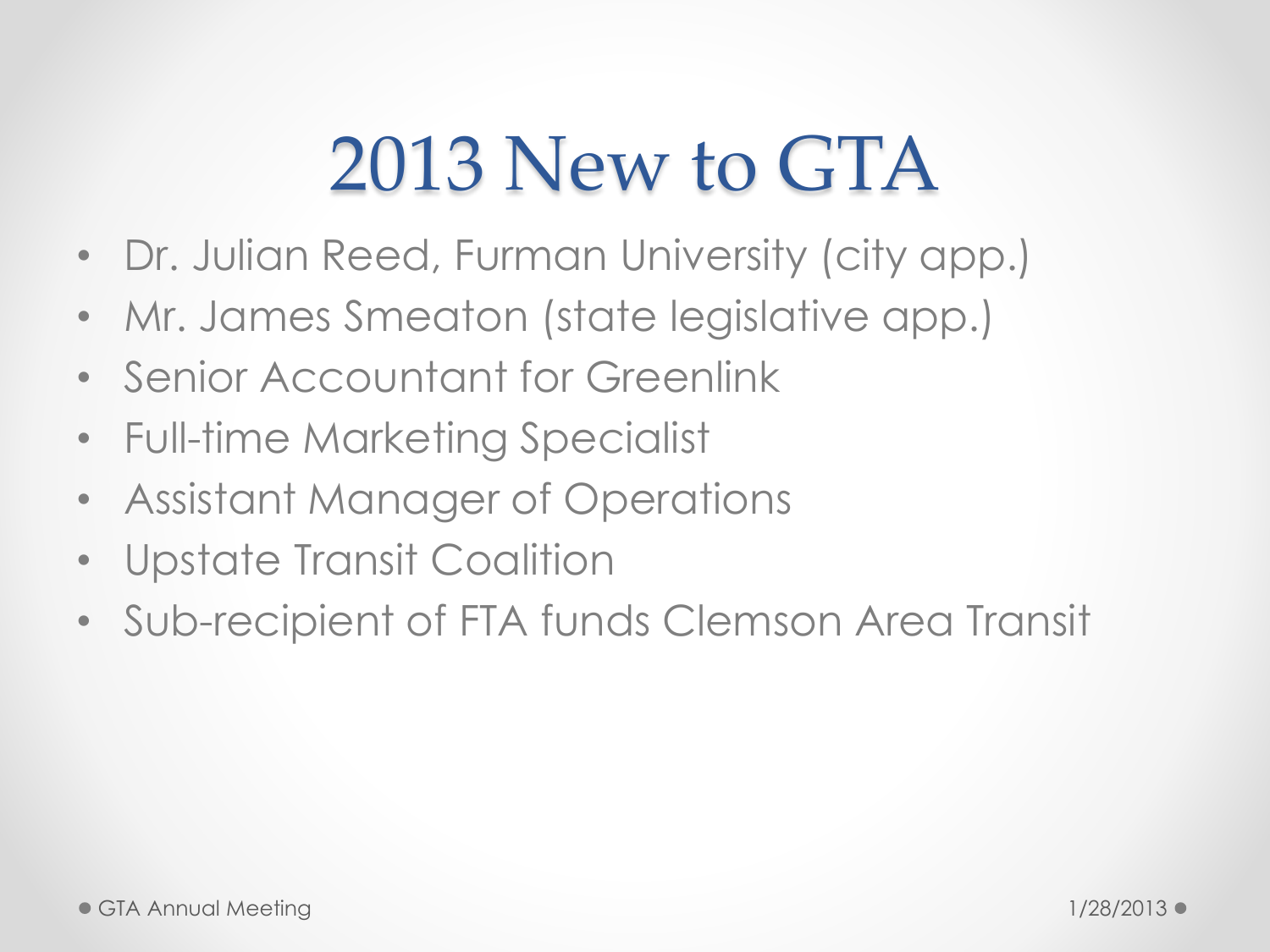### 2013 Accomplishments

- Clemson Commuter and Connector Service
- Ridership and Revenue Increases
- Renovation and Demolition Projects
- Mauldin-Simpsonville Route first full year of continued growth
- CUICAR-St. Francis Partnership renews
- City Agreement to operate Greenlink for GTA renewed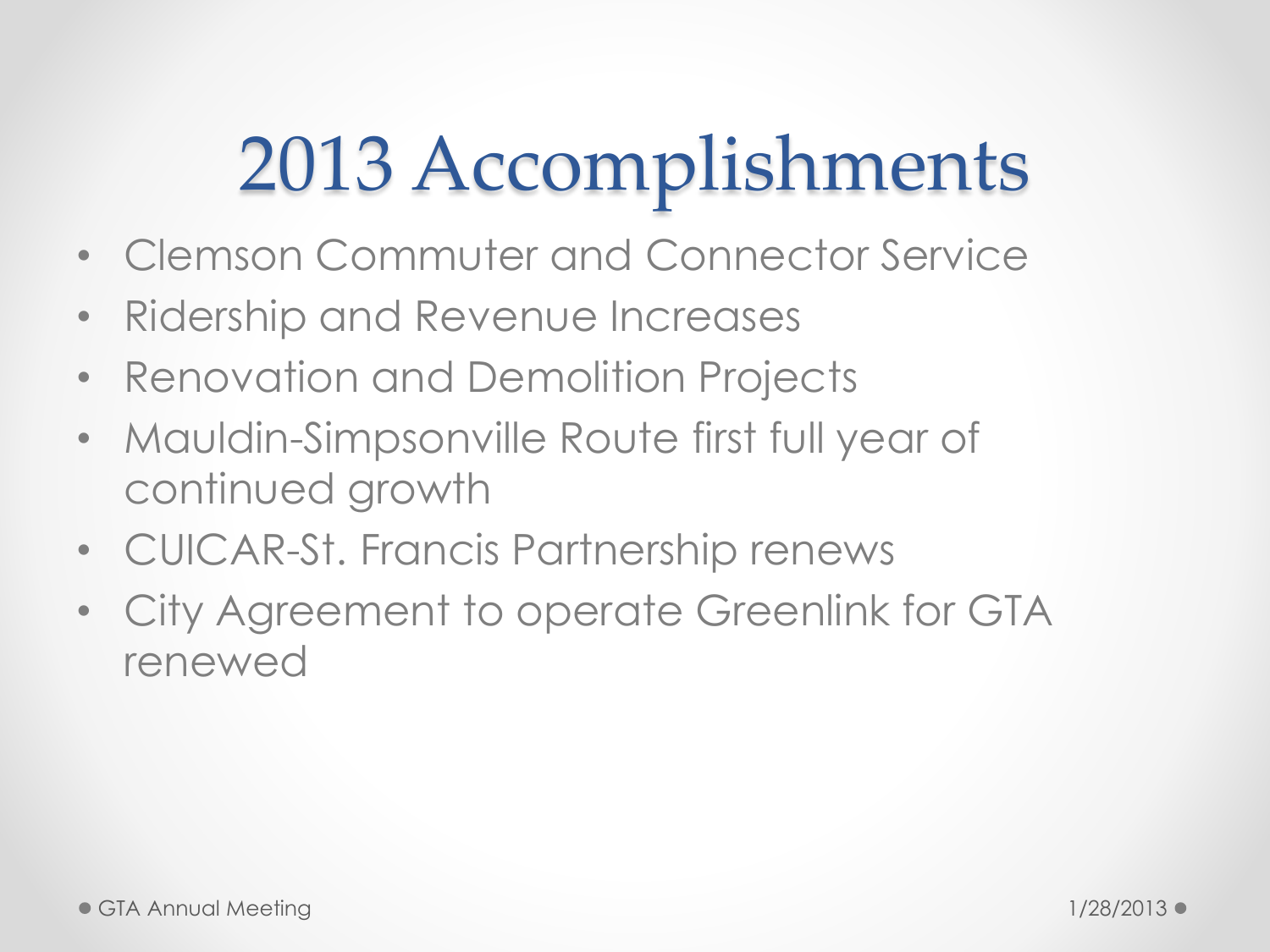#### Efforts Continue into 2014

- Trolley program underway in 2014 after another season with PW Operations for the Drive
- CAD-AVL Implementation near completion
- New WI-FI carrier
- Feasibility Study and Readiness to Move Maintenance Facility
- Operations Improvements planned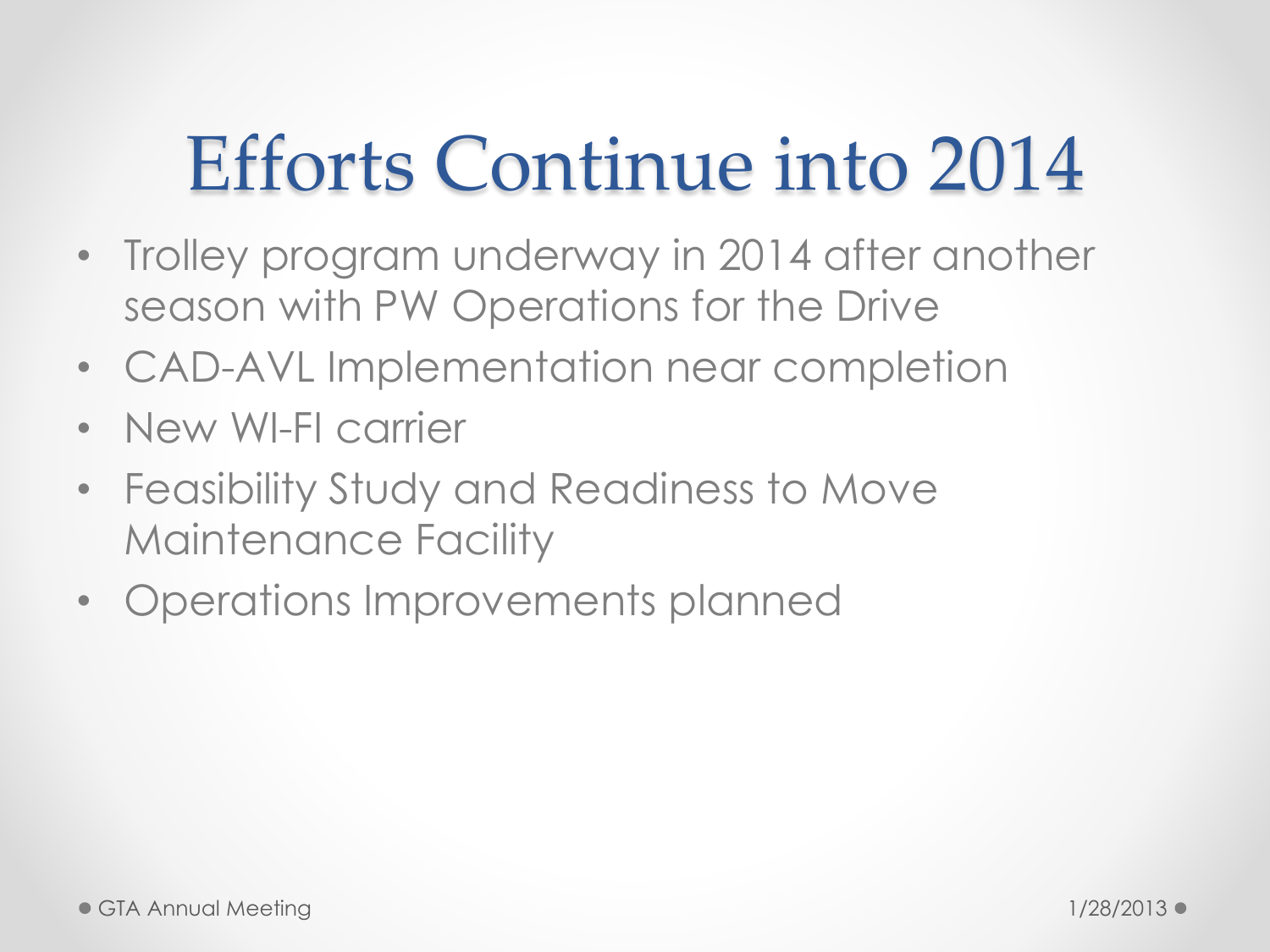#### Image and Perception

- Buses are washed and cleaned daily weather permitting
- Shelters are well-placed and kept in good condition
- Quarterly safety meetings
- On-time performance and route adherence good, still over 95%
- 100 W. McBee Facility under construction for vacated greyhound station to GTA ADMIN
- Employees added since January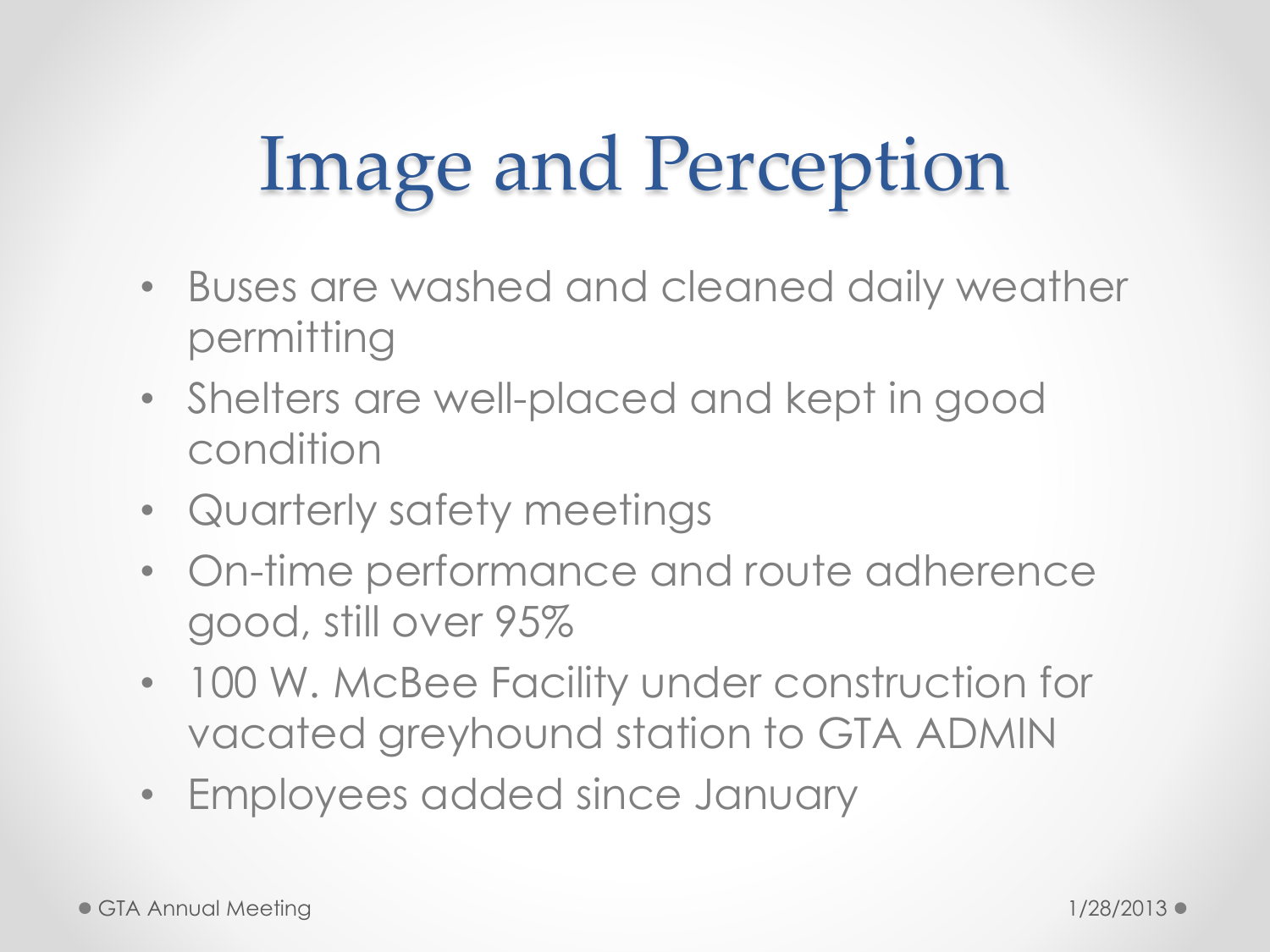### Fiscal Revenue Comparison

#### FY 2012 (\$3,639,075)

#### FY 2013 (\$2,630,395) *Nine Month Budget*

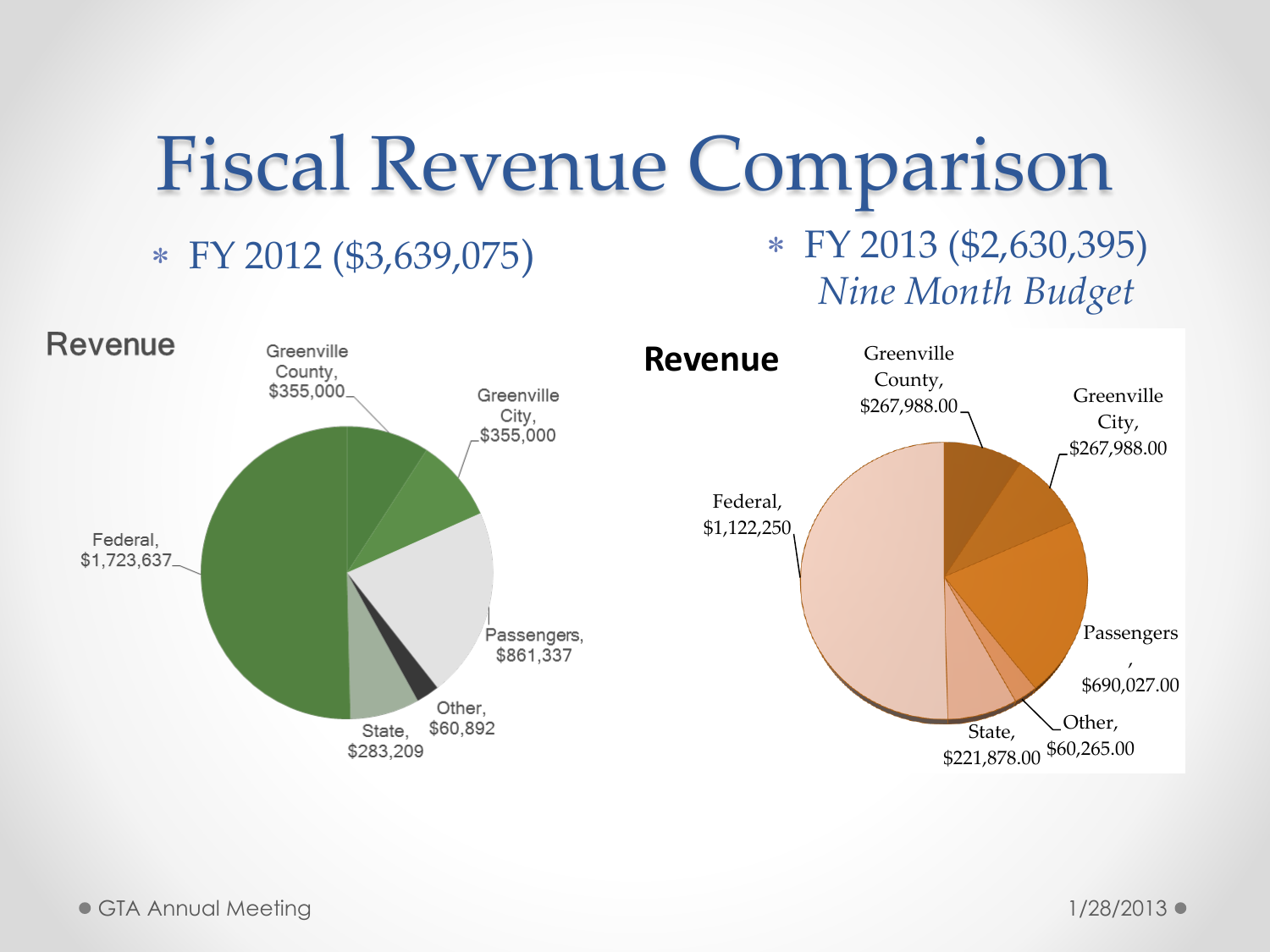#### Ridership: 12 Month Comparison

2012 vs. 2013



 $\blacksquare$  2012  $\blacksquare$  2013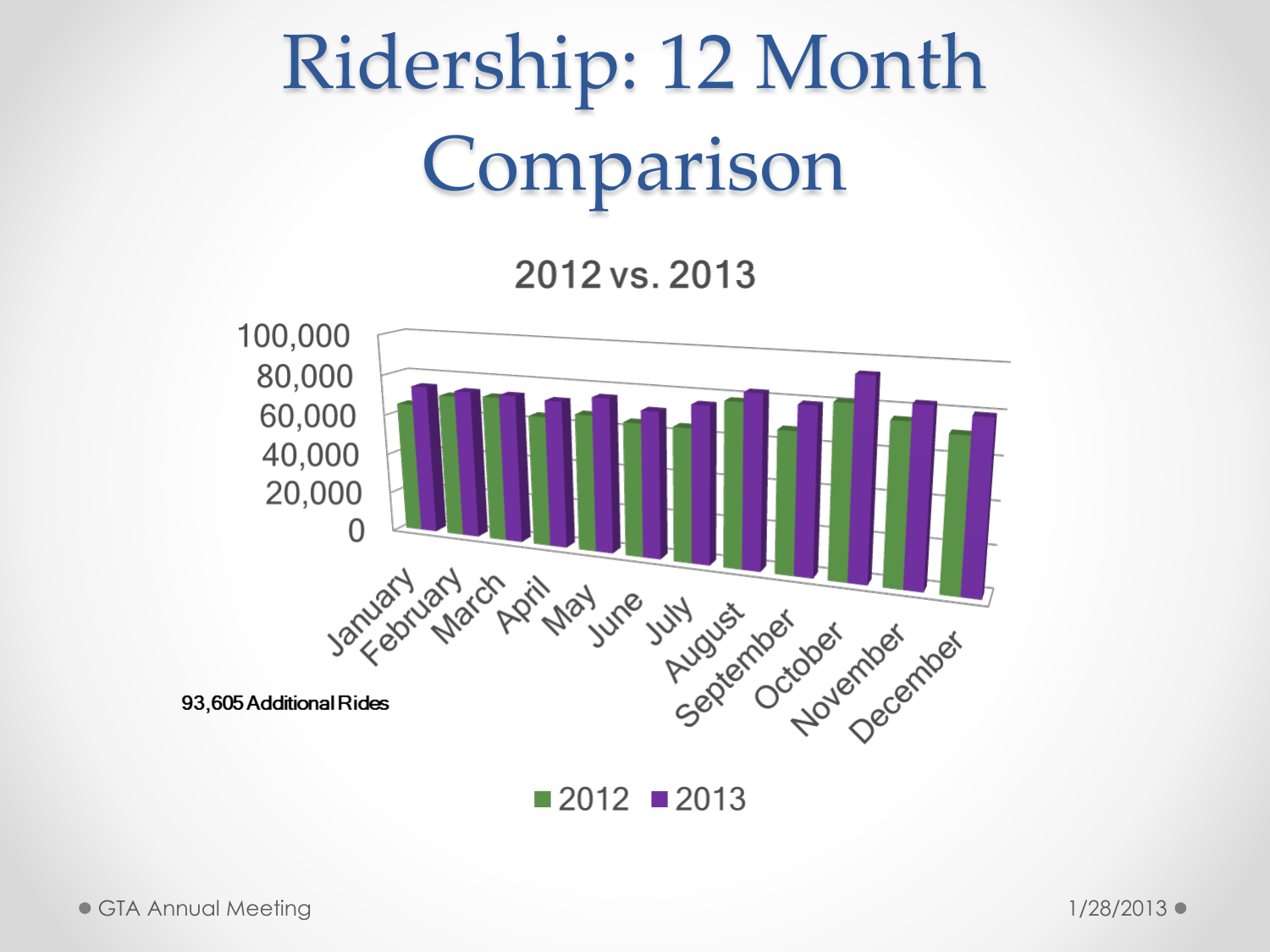#### Ridership/Revenue: 5 Year Comparison

 $2009 - 2013$ 

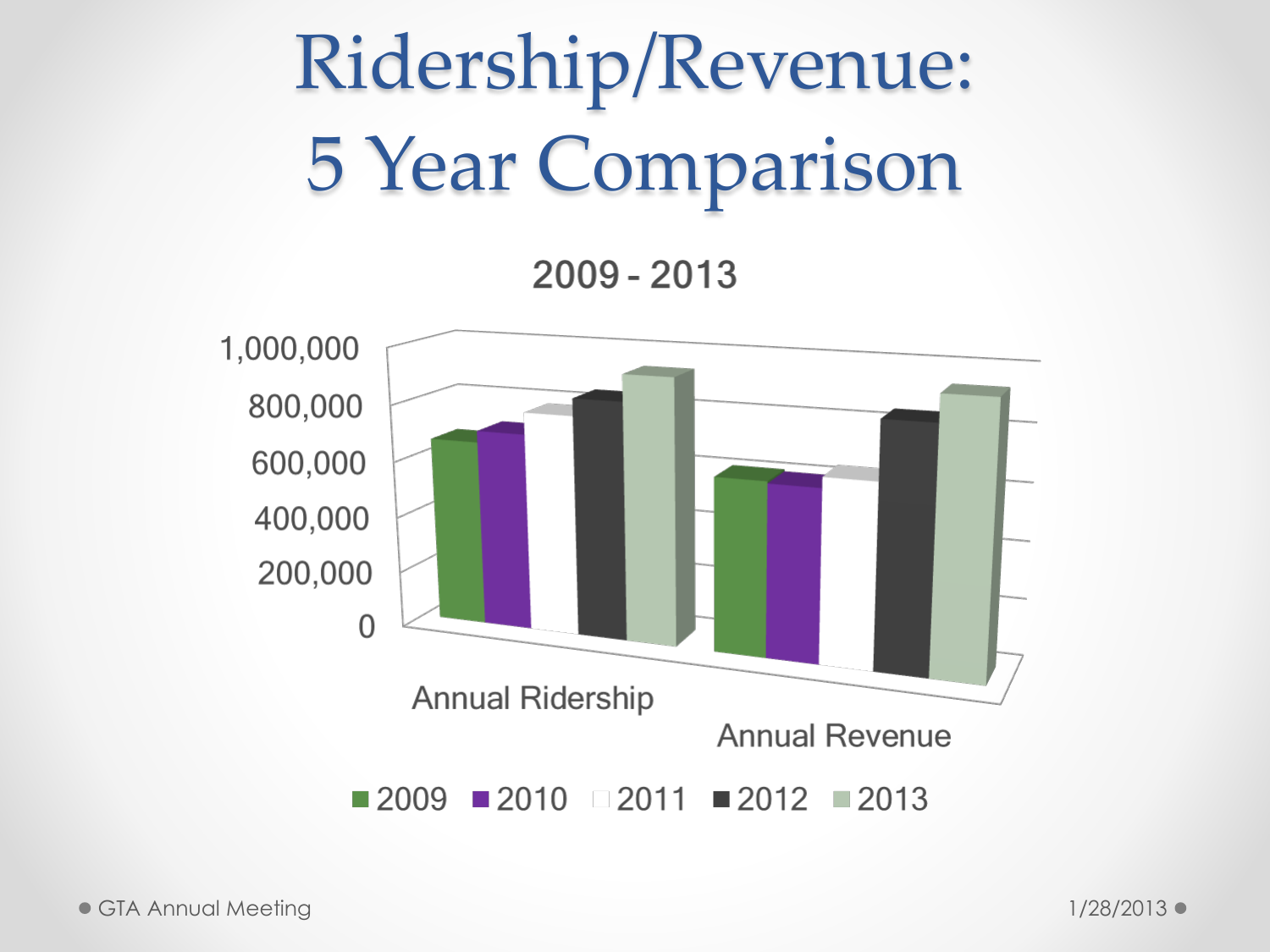#### Immediate Needs (next 6 months)

- Updated brochures and separate brochures for Clemson Commuter and Mauldin-Simpsonville (Feb)
- Update and reconfiguration of the web page
- App to be available to locate buses on devices
- Enunciators to announce stops on buses
- Text message from stops to get arrival times of bus
- Shelter construction in M/S area
- Maintenance relocation study
- Feasibility Study for Fountain Inn
- Commuter buses (replacement)
- Implementation of new Wi-Fi (Feb.)

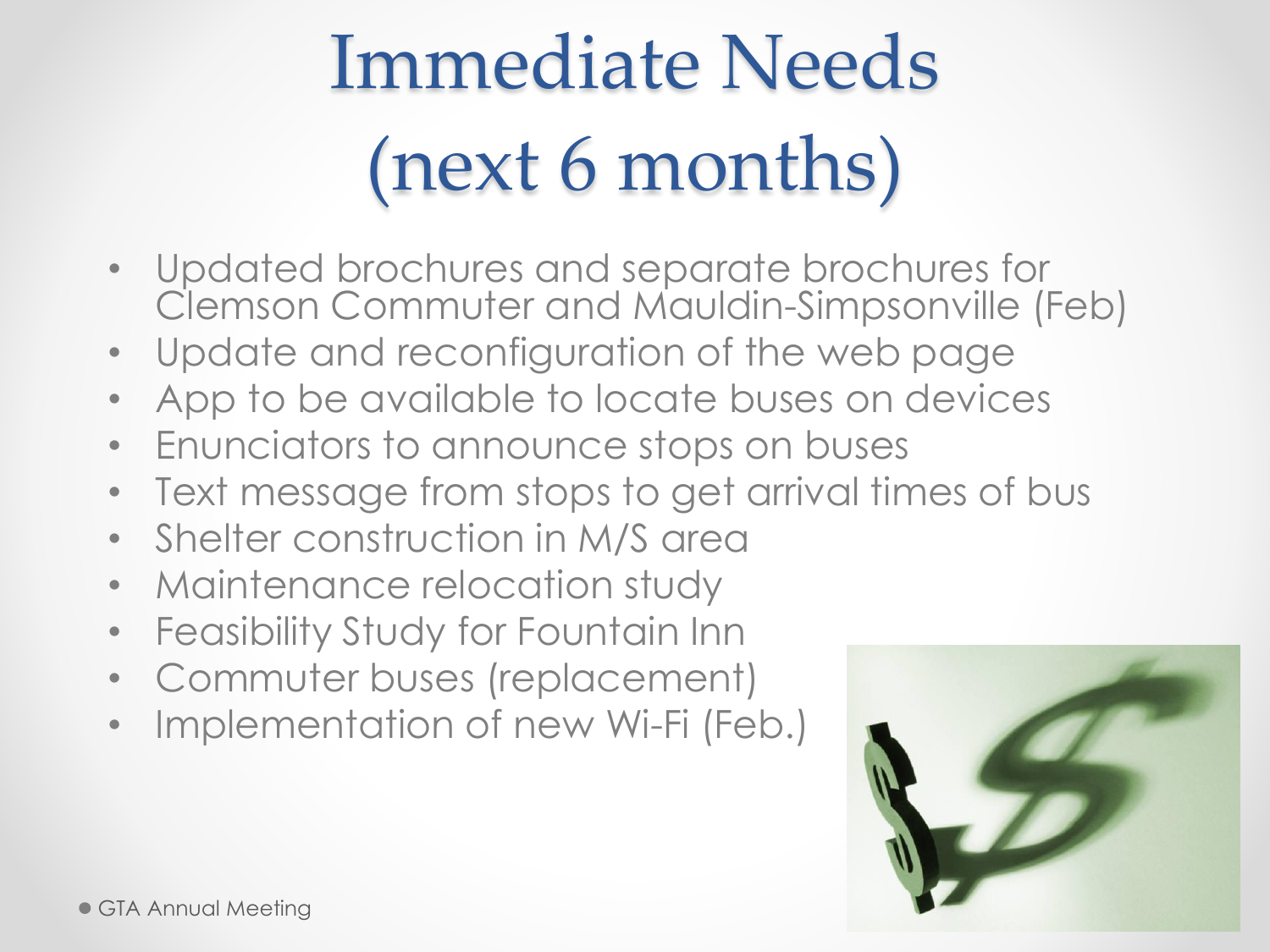#### Plans for 2014

- Admin moves into transfer center office 100 W. McBee
- Trolley Program with new trolleys arrival in Spring
- Sunday Service plan added to budget FY 15
- Longer Hours in evenings added to budget for FY 15
- Woodruff Road Shopping and Jobs Shuttle with private sponsor connects Magnolia Ridge, Green Ridge, Wal-Mart
- Full fledged marketing and advertising program, branding
- First full 12-month FY July-June completed
- Selection by GTA of preferred alternative for GTA **Maintenance**
- Additional fleet parking at 106 Augusta now cleared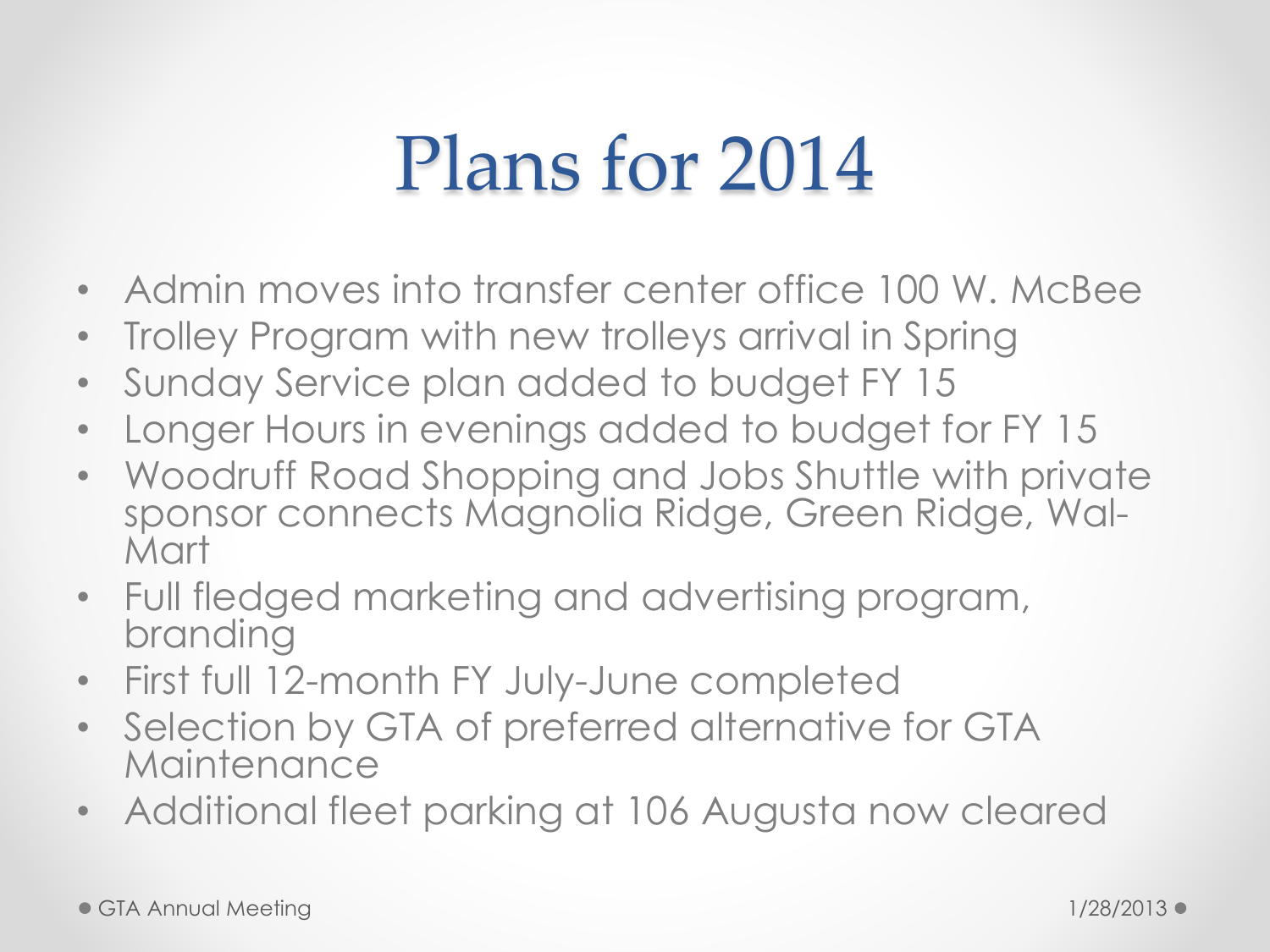### Our Challenges

- Funding (as always)
- Prioritizing the many needs and implementation
- Developing additional fare payment methods reducing reliance on cash fares
- Additional private-public partnerships
- Spare utilization
- Finding additional qualified bus operators and mechanics
- Need for additional funding from FTA and SCDOT
- Safety and Securing/training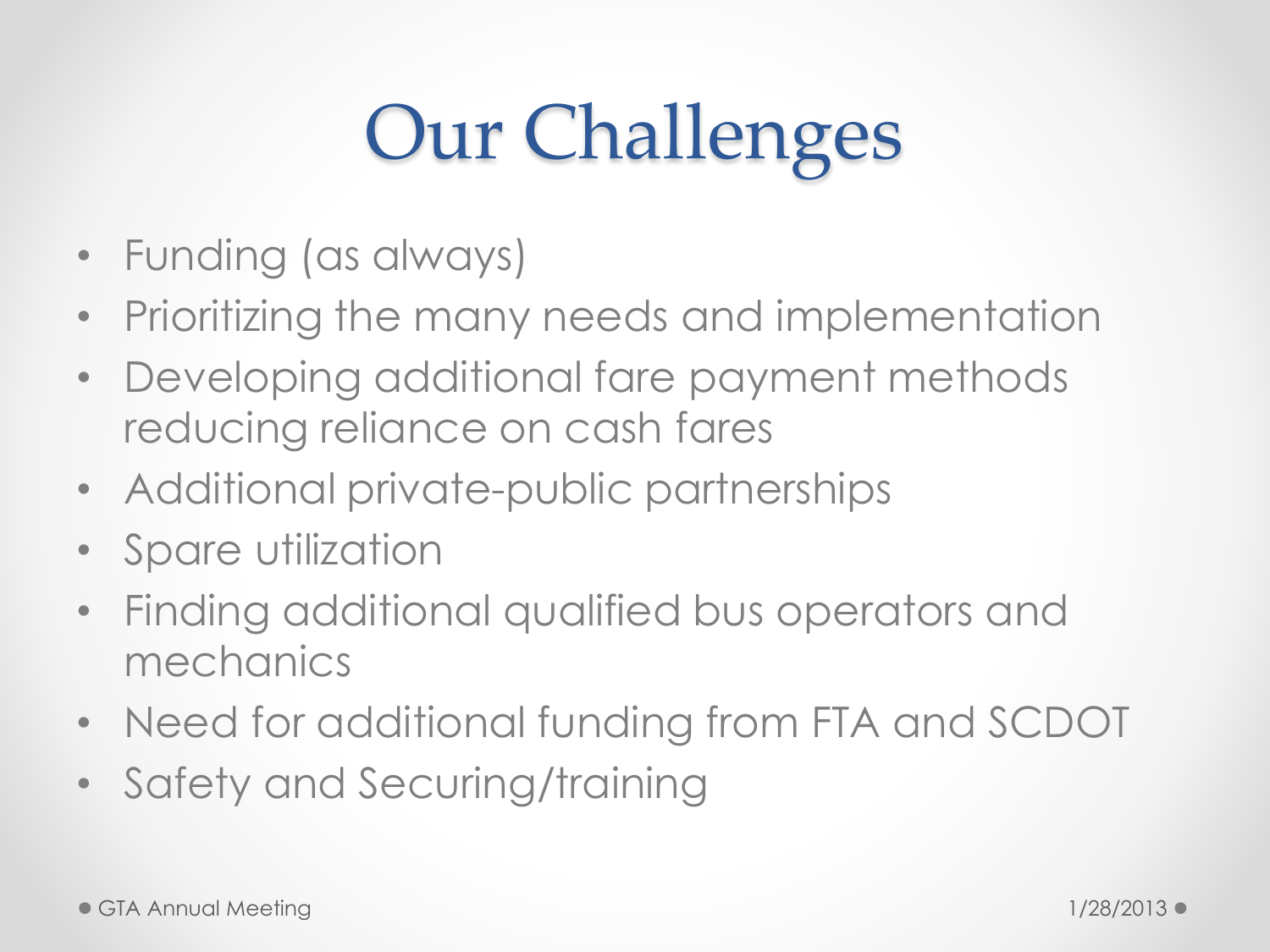## Our Strengths

- The City and County are in a growth mode and the need continues for development of public transportation
- Transfer Facility and Augusta Street facilities are in prime locations
- City Support and County Partnerships
- GTA Board
- People-Drivers/Supervisors/Staff/Maintenance
- Customers
- Stakeholders including colleges, hospitals, bicycle community
- Neighborhoods and corridors
- Shelters and Stops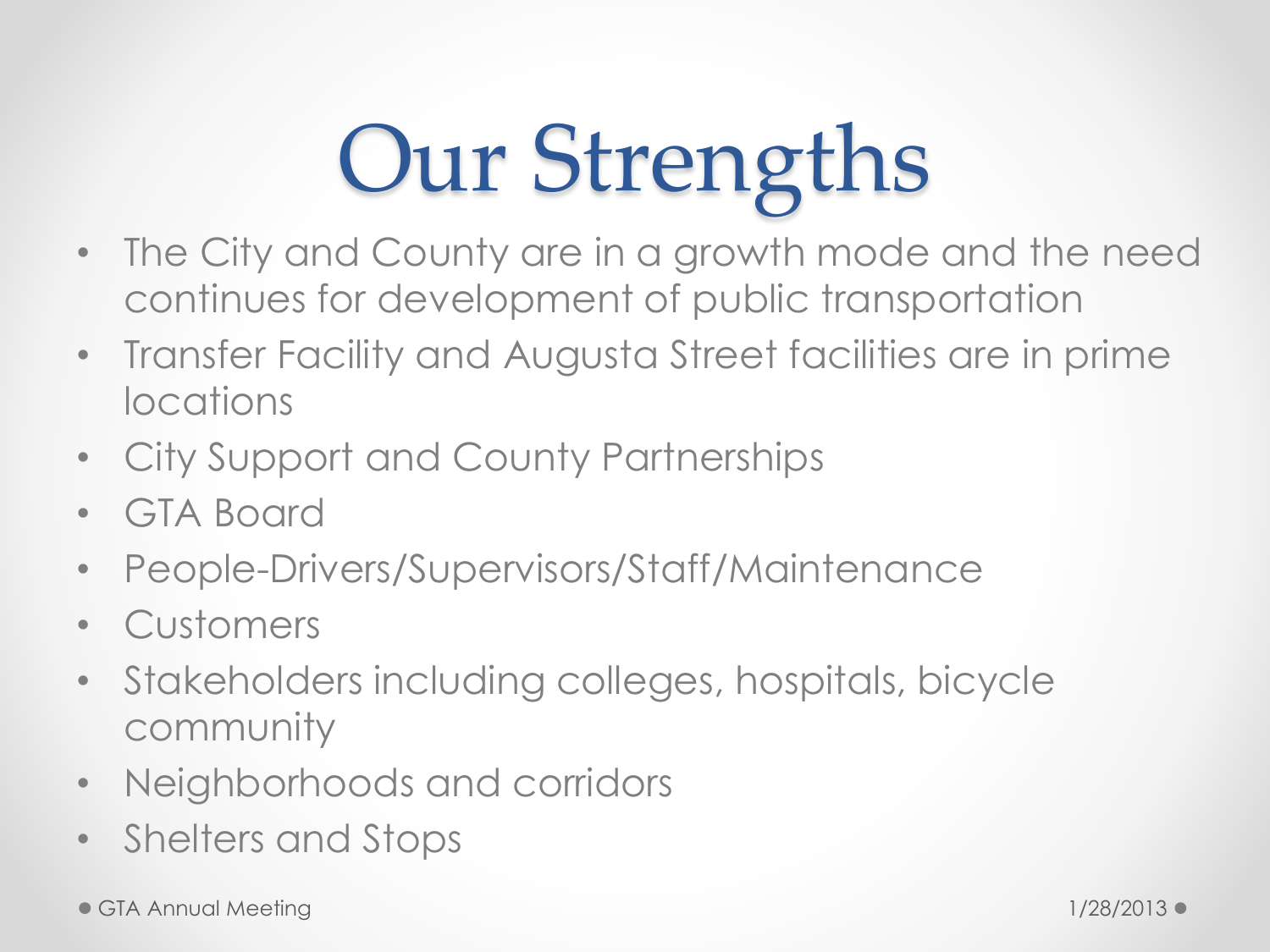### Current Funding and Available Funding

- Federal Transit Administration/Map 21/Specialized Grants including TIGER
- SCDOT/MTF
- Local Government-City/County
- Fares and other revenues
- Public/private partnerships

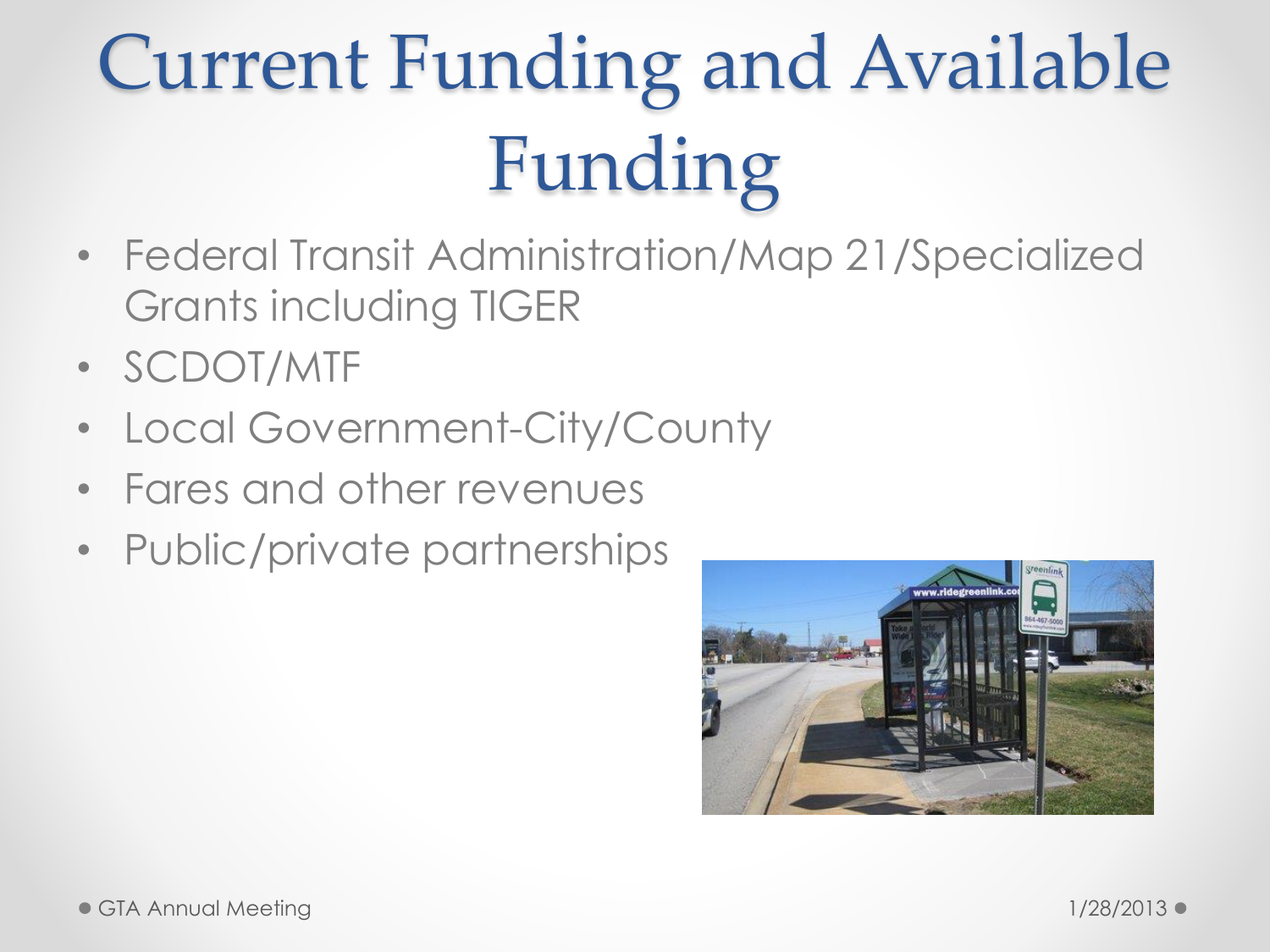#### Regional Transit Planning

- Greer-need circulator and connect to RT 3
- Fountain Inn-feasibility study may look at possible circulator to connect to MS Route
- Easley-current stop doing well may lead to additional transit use
- Travelers Rest-Need to revisit with Furman circulator as well as connector to SRT and our Route 3
- GSP-Proterra bus looking for funding always on radar screen
- Rural funding feasibility-Greenwood Commuter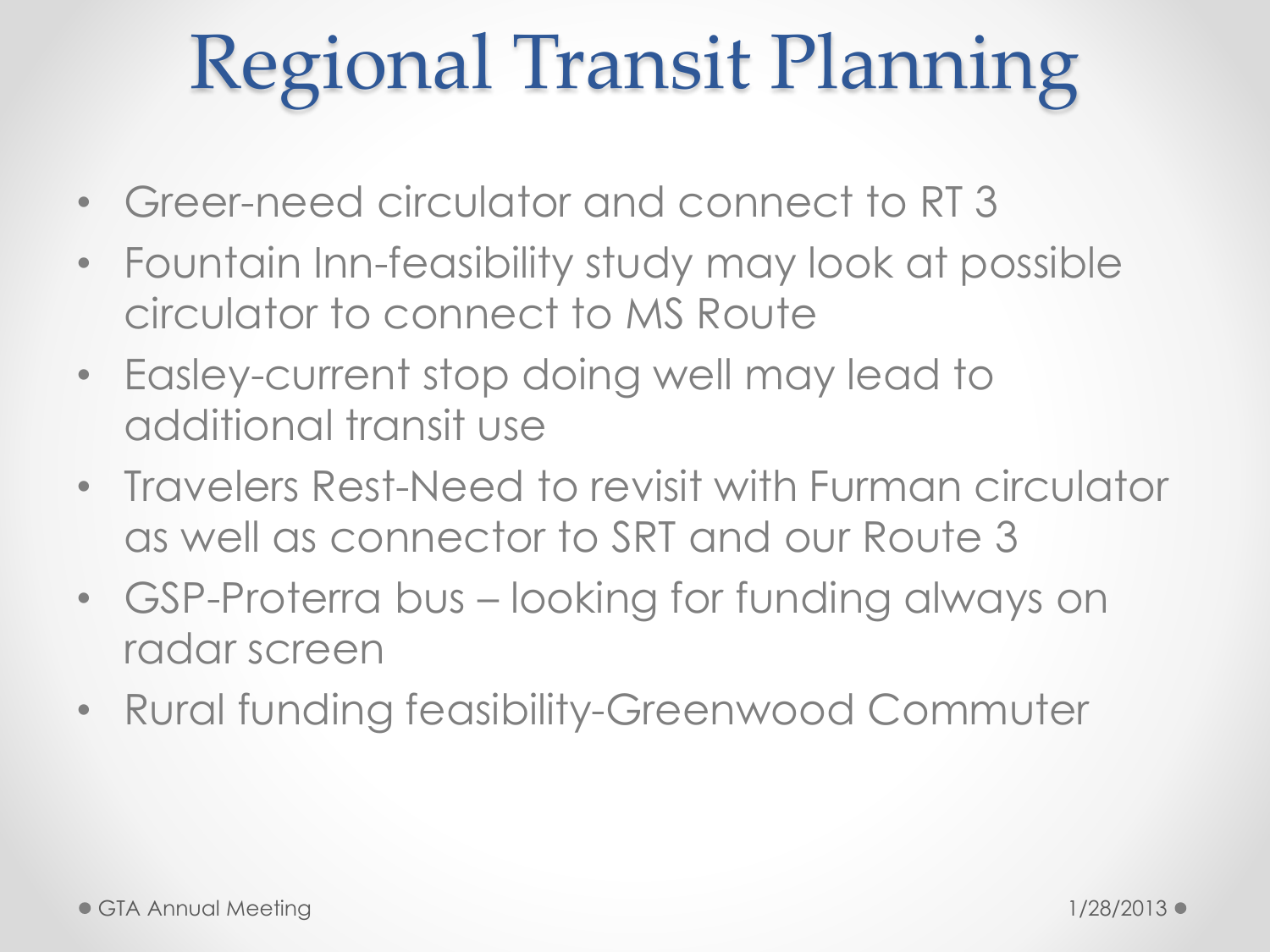#### Next Steps for GTA

- Feasibility Study and selection of preferred alternative for maintenance facility
- Keeping FTA and SCDOT in loop
- Implementation of milestone technologies
- Assurance of safety
- Continued compliance